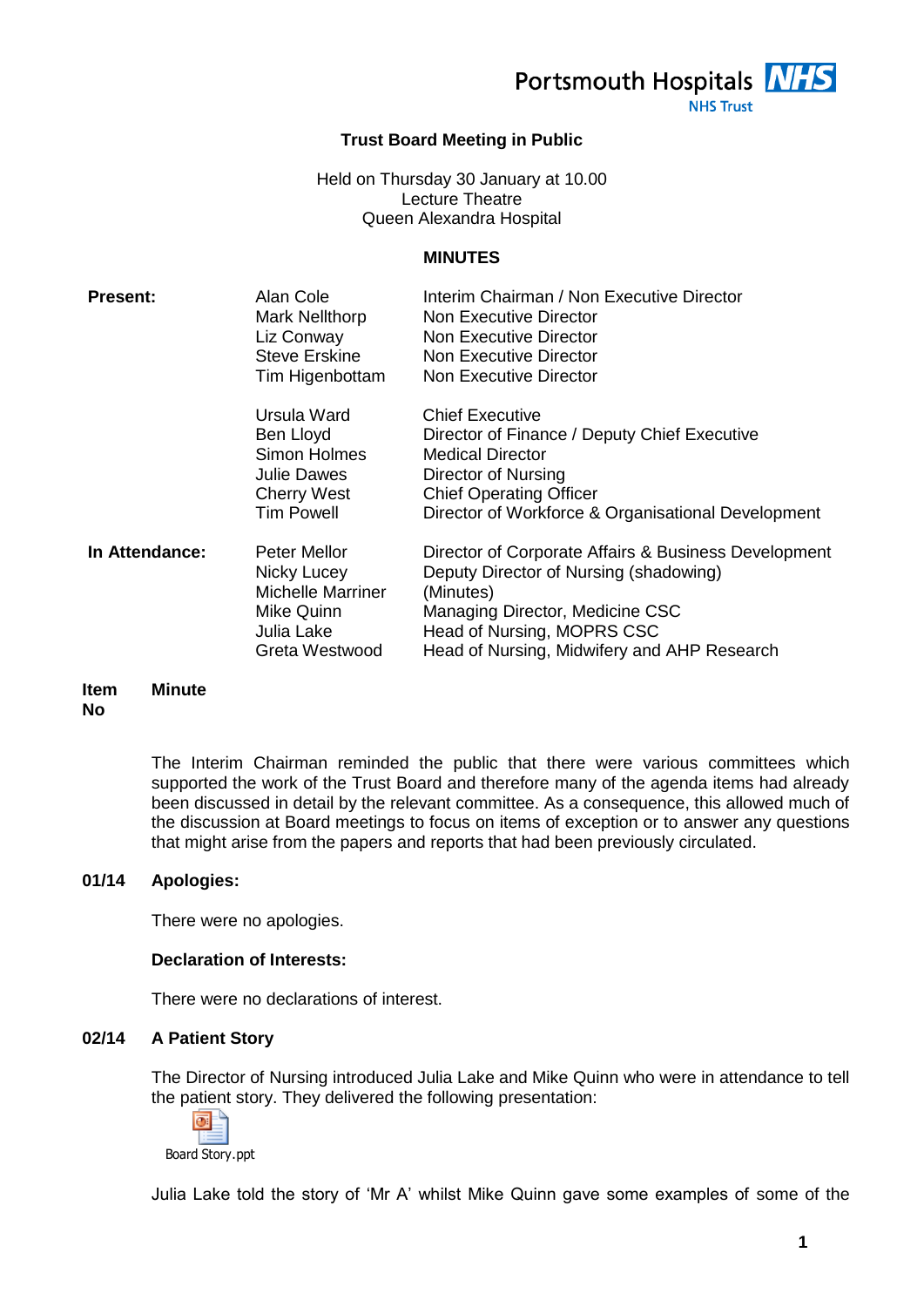reasons which can cause delays to the discharge of patients.

The Director of Nursing reminded that these are real examples of patients within the Trust. It is very distressing for the staff to see patients in an acute bed when they would be better suited in a more appropriate setting. The Chief Operating Officer advised that there were between 40 - 80 medically stable patients ready for discharge in hospital each day. There were a number of actions internally which the Trust is taking to try and reduce this number, whilst also working closely with community partners.

# **03/14 Minutes of the Last Meeting – 28 November**

The minutes of the last meeting were approved as a true and accurate record subject to the following change:

**Page 1:** Liz Conway had sent her apologies so should not be included in the list of attendees.

# **04/14 Matters Arising/Summary of Agreed Actions**

**200/13: Review against strategic objectives –** The Director of Corporate Affairs advised that the focus of the Joint Board/Governors meeting in April would be to review progress against the existing strategic objectives. He reminded that the Trust's Strategy 2014-17 was currently being developed which would itself identify some new strategic objectives.

All other actions on the grid had been completed.

# **05/14 Notification of Any Other Business**

There were no items of any other business.

# **06/14 Chairman's Report**

The Interim Chairman referred to the recent media attention in relation to the Trust's performance against some key national targets. A detailed update on the performance metrics would be given as part of the Integrated Performance Report update. He reiterated that the Board conducts the majority of its business in public, and would continue to be open and transparent regarding performance against its targets.

His report was noted by the Board. He drew particular attention to Listening into Action which had been very well received by staff. He was impressed by the commitment of the workforce and the valuable work which was on going in using the LiA methodology to implement change within the organisation.

He advised that he had attended a Chair's event on 21 January and offered to circulate the presentation to the Board. **Action: Interim Chairman**

# **07/14 Chief Executive's Report**

This report was noted by the Board.

The Chief Executive drew particular attention to the following:

- **Seven Day Working –** Clear guidance and recommendations issued by NHS England in December. The Medical Director and Associate Medical Director would be leading this for the Trust.
- **Accountable Officers Board –** Terms of Reference had now been agreed which the Chief Executive offered to circulate to the Board. **Action: Chief Executive**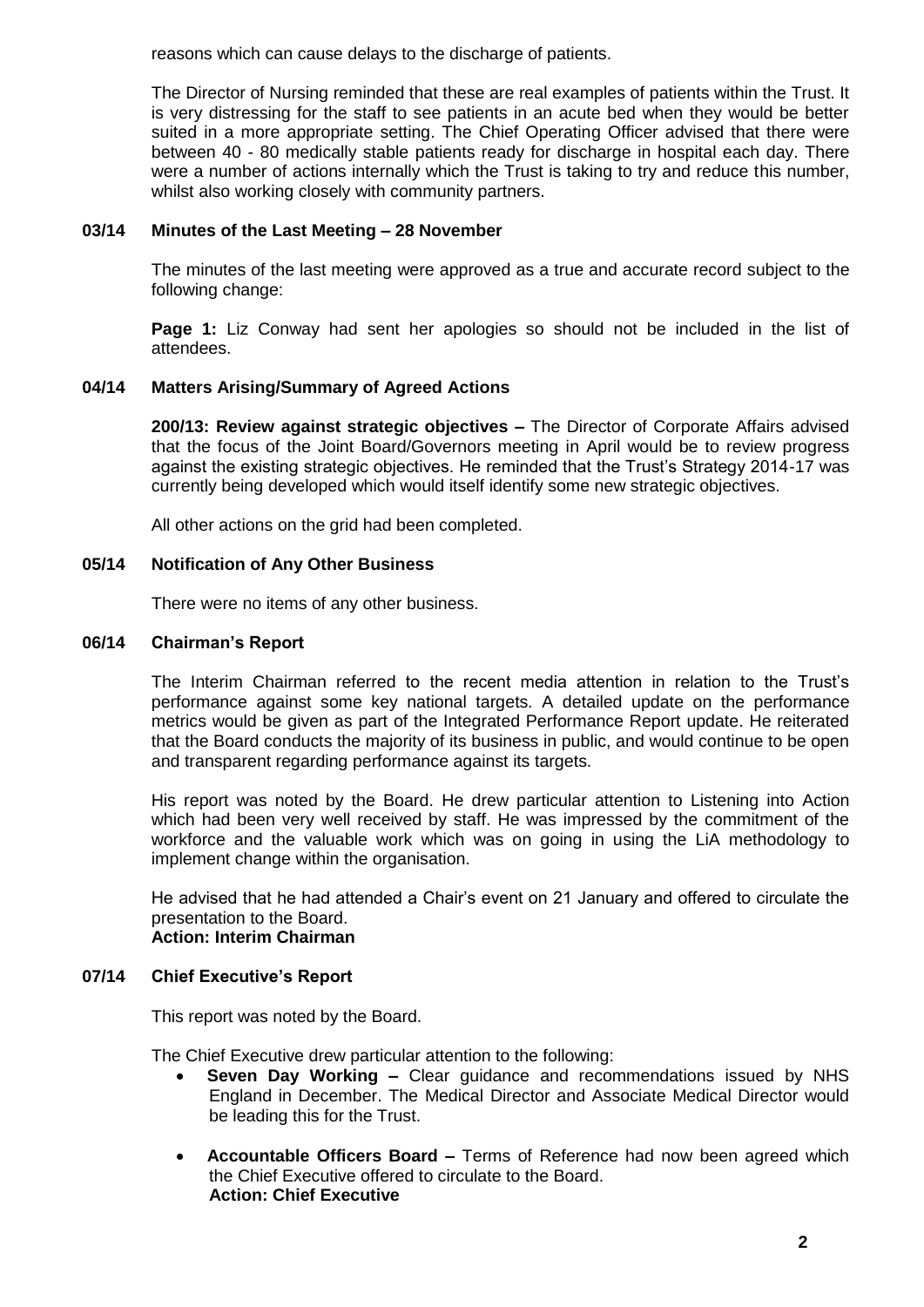- **Better Care Fund –** A document compiled by the Commissioners and Portsmouth City Council was presented to the Accountable Officers Board which recognised the need to align business plans. She agreed to circulate this document to the Board. **Action: Chief Executive**
- **Oceano –** A new system had been introduced within the Emergency Department to enable more effective management of patients attending the department. In addition to visibility of patients on the pathway, there are also a number of longer term benefits such as the ability to develop a database of reasons of attending to aid the Trust with future commissioning negotiations.

# **08/14 Integrated Performance Report**

The Interim Chairman advised that from now on, each Non Executive Director who is responsible for a Board Committee will present those agenda items which link to their responsible committee.

# **Quality**

Mark Nellthorp advised that the Governance & Quality Committee had recently met and discussed the following items:

- Renal Department a high quality service but facing huge growth in demand.
- Friends & Family Test effort being made by the Trust to increase the response rate. It has become apparent that different Trusts are taking different approaches in how the survey is being completed. Whilst the Trust had received a disappointing score, the majority of the associated comments were very positive. There is now huge effort being undertaken to resolve any issues which had been raised.

The Director Nursing drew attention to particular areas of the Integrated Performance Report:

- C.Difficile The year-to-date position is 27 cases against a trajectory of 21 cases. A root cause analysis had been undertaken for all cases and the majority of cases were related to the use of antibiotics.
- Dementia December had seen a decline in assessment compliance and therefore there is re-focus to improve compliance and sustainability.
- Falls There had been an increase in the number of falls seen during December. However, the Trust is on target to achieve its year-end target of 34
- Friends and Family Test the results remain a concern with a further decline in the score in December. There is concern at a national level as different Trusts are using different methodologies in collecting responses, and it has been recognised that the method of collection can impact the results.

She advised that the Coroner had recently visited the Trust to discuss falls and to see the initiatives in place to reduce the number of falls. He was reassured by the various actions being taken by the Trust.

The Chief Executive felt that the Board should take the time to read and understand the results and comments from the Friends and Family Test. Whilst every comment was important, she had been surprised to see that the majority of comments were related to non clinical issues. The Director of Nursing advised that it had been recognised nationally that whilst the Friends and Family Test was good for service improvement, the scores should not be used for benchmarking. It is however a good methodology to understand patient views and concerns.

Liz Conway asked whether there were any networks where information/intelligence on best practice was shared internationally. The Medical Director advised that he was aware of sharing of best practice in relation to falls as countries in the Middle East tend to have a lower number of falls. The Director of Nursing advised that each specialty would be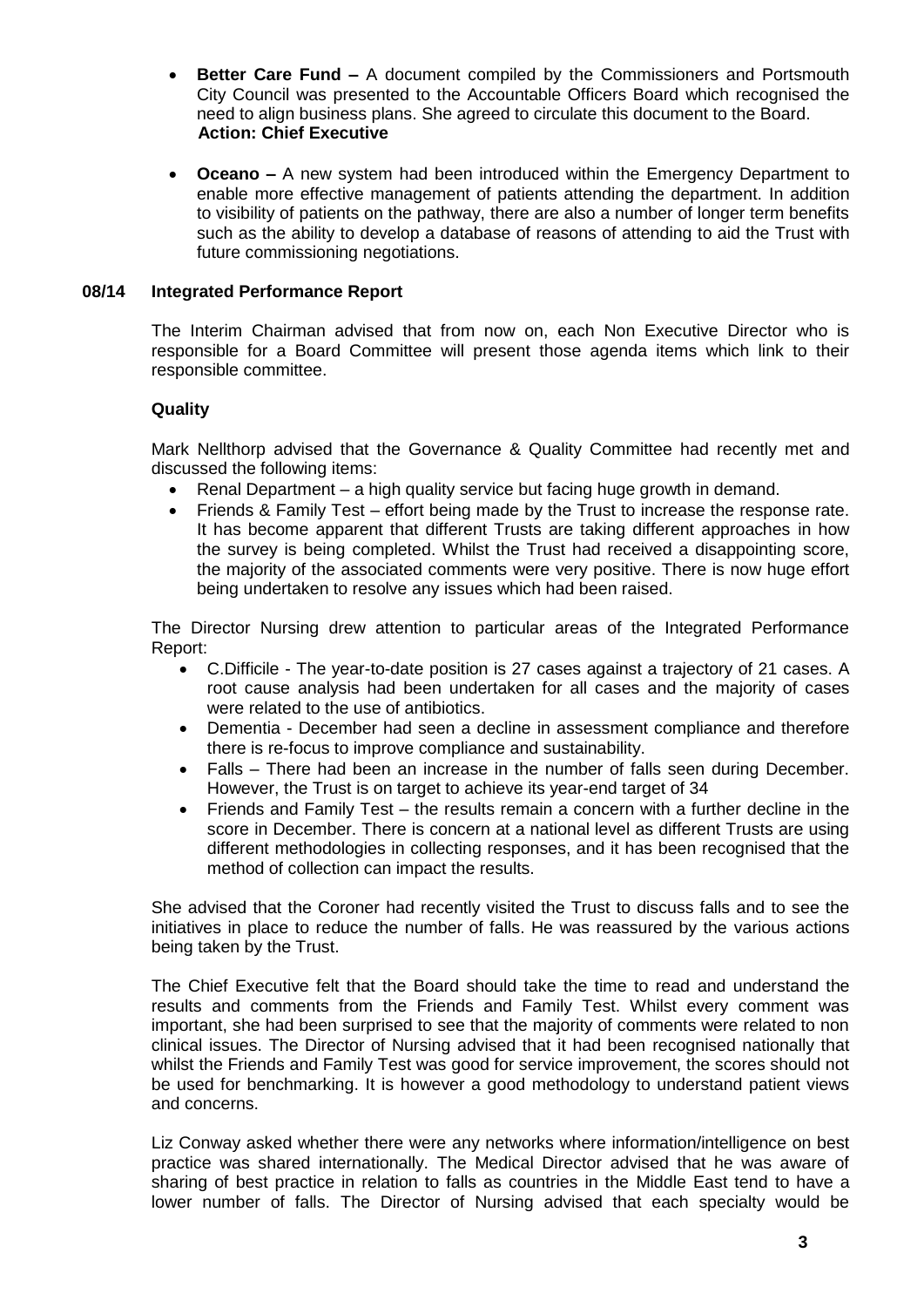connected to national and international networks through conferences etc.

# **Operations**

The Chief Operating Officer drew attention to particular areas of the Integrated Performance Report:

Month 8 activity had shown how busy the hospital was:

- Elective activity 13.7% above plan
- Outpatient activity 9.3% above plan
- Non elective activity 1% above plan

Whilst this increase in activity had reflected favourably in the Trusts income position, the additional workload and increase bed occupancy may have impacted on some of the quality metrics as already described.

#### ED waiting time standard

Performance deteriorated in December to 87.5% but for Q3 the Trust had reported performance of 92.85% which was an overall improvement of 5.7% on the same period last year. Issues leading to deterioration in performance for December include:

- o 11% increase in the number of ambulance arrivals
- o 9% increase in attendance for over 65's
- $\circ$  11% increase in medical admissions, including higher respiratory admissions - demonstrating an increase in patient acuity
- o Higher bed occupancy;
- o Increased numbers of medically stable, discharge ready patients occupying acute beds

She detailed some of the initiatives and actions that were in place to improve performance and flow throughout the hospital, including:

- Increased presence of senior clinicians during 'out of hours'
- Increase Ambulatory Care Service to seven days a week
- Multi-disciplinary in reach team to pull patients out
- 'Progress Chasers' implemented to improve discharges

Liz Conway asked about the impact on elective work. The Chief Operating Officer advised that disappointingly, the Trust did have to cancel some elective work during December. The decision was based on clinical priority and patients were rebooked to have their surgery within 28 days.

#### **RTT**

The Trust achieved all 3 key RTT metrics at aggregate level for December but with some sub specialty fails:

- Urology additional capacity continues to be sourced and the specialty action plan is being monitored.
- General Surgery largely due to growth in the non-admitted backlog position for Colorectal. Additional capacity will address this by end of Q4.
- Trauma and Orthopaedics due to increasing backlogs in sub-specialities. Additional in-house capacity and outsourcing are being used to address the demand capacity mismatch.

The Trust has been successful in reducing the number of patients waiting for treatment over 35 weeks.

Steve Erskine referred to previous discussion at Board about planned fails where it was agreed that it was the right decision for patients. He asked when the Trust would reach a point when planned fails would no longer be necessary. The Chief Operating Officer advised that there would continue to be some fails for the immediate future due to capacity and demand mismatch. The activity modelling which had been undertaken suggested a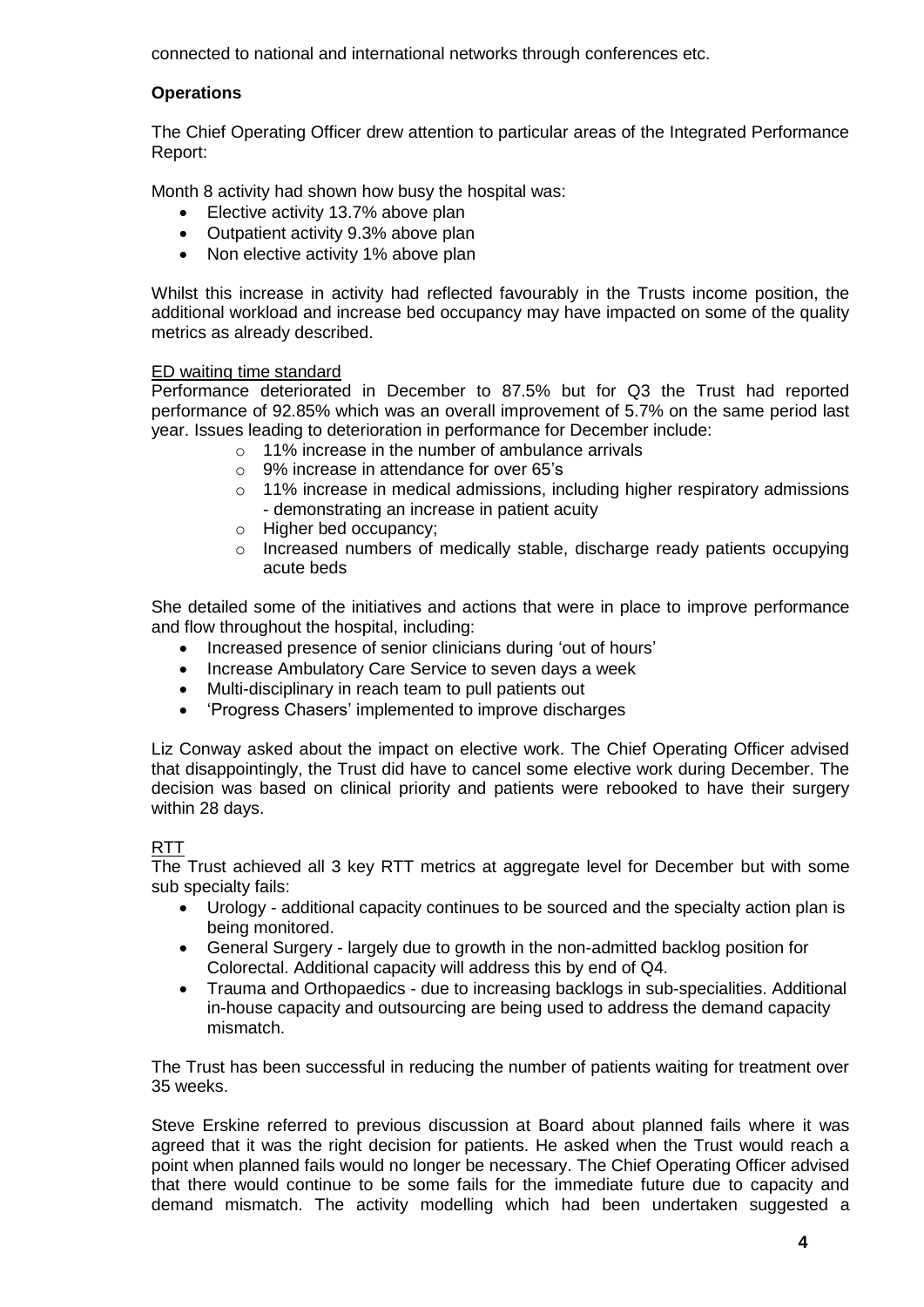significant growth in activity.

# **Cancer**

Whilst all Cancer standards were achieved in December; there were fails of 2-week wait (92.7% against 93%) and 31-day subsequent surgery (92.1% against 94%) for Q3. She eluded to some possible breaches in January due to capacity demand mismatch for some complicated procedures. There are also some breaches due to patients choosing to wait to have their procedure performed robotically.

# PPCI

PCI Door to Balloon standards were achieved, however Call to Balloon (pre hospital) was not achieved with performance of 55.6% against target of 75%.

# **Stroke**

The Trust achieved all Stroke performance standards other than Direct admission 88.7% against 90% standard. There were 9 breaches, all of which had been due to clinical presentation.

# Diagnostic Waits

Diagnostic wait times deteriorated to 98% against 99% standard. This is due to a large increase in demand.

The Interim Chairman, on behalf of the Board, acknowledged and thanked the staff for their contribution and hard work whilst the hospital was under immense pressure.

# **Finance**

The Interim Chairman advised that the Finance Committee had recently met and the following items had been discussed:

- Financial risks and opportunities
- Planning progress for next year and beyond.

The Director of Finance reminded that the Trusts had planned a year-end income and expenditure deficit of £5m, as formally submitted to the Trust Development Authority (TDA). Since the Integrated Performance Report had been published, detailed discussion about forecasted activity had taken place between the Trust and the Commissioners. A joint decision was made to put a year-end fix on income and as a result, the Commissioners had made a further £2m available. In addition to this, the TDA had confirmed that in recognition of the Trust's achievement against its recovery plan, they would make a further £4m available. This would take the Trust to break even position at the end of the financial year.

He advised that the detailed planning process for 2014/14 was on-going.

The Trust had taken a very tough line on monitoring savings and it was estimated that the achievement of cost savings this year would be about £14m. It had been a tough year with difficult decisions made and a number of freezes on investment put in place. Steve Erskine felt that future savings target needed to be achievable as if they were out of reach; the CSC's would lose incentive. The Director of Finance agreed and advised that significant work had taken place with the CSC's with better engagement and alignment.

# **Workforce**

The Director of Workforce drew attention to particular areas of the Integrated Performance Report:

- Workforce expenditure decreased in month by £91k to £21.0m.
- Appraisal Compliance is just below target at 84.3% in December.
- All CSCs are compliant with Total Essential Skills Compliance rates and the Trust is currently at 91.4%.
- Information Governance Essential Skills Training remains compliant in December at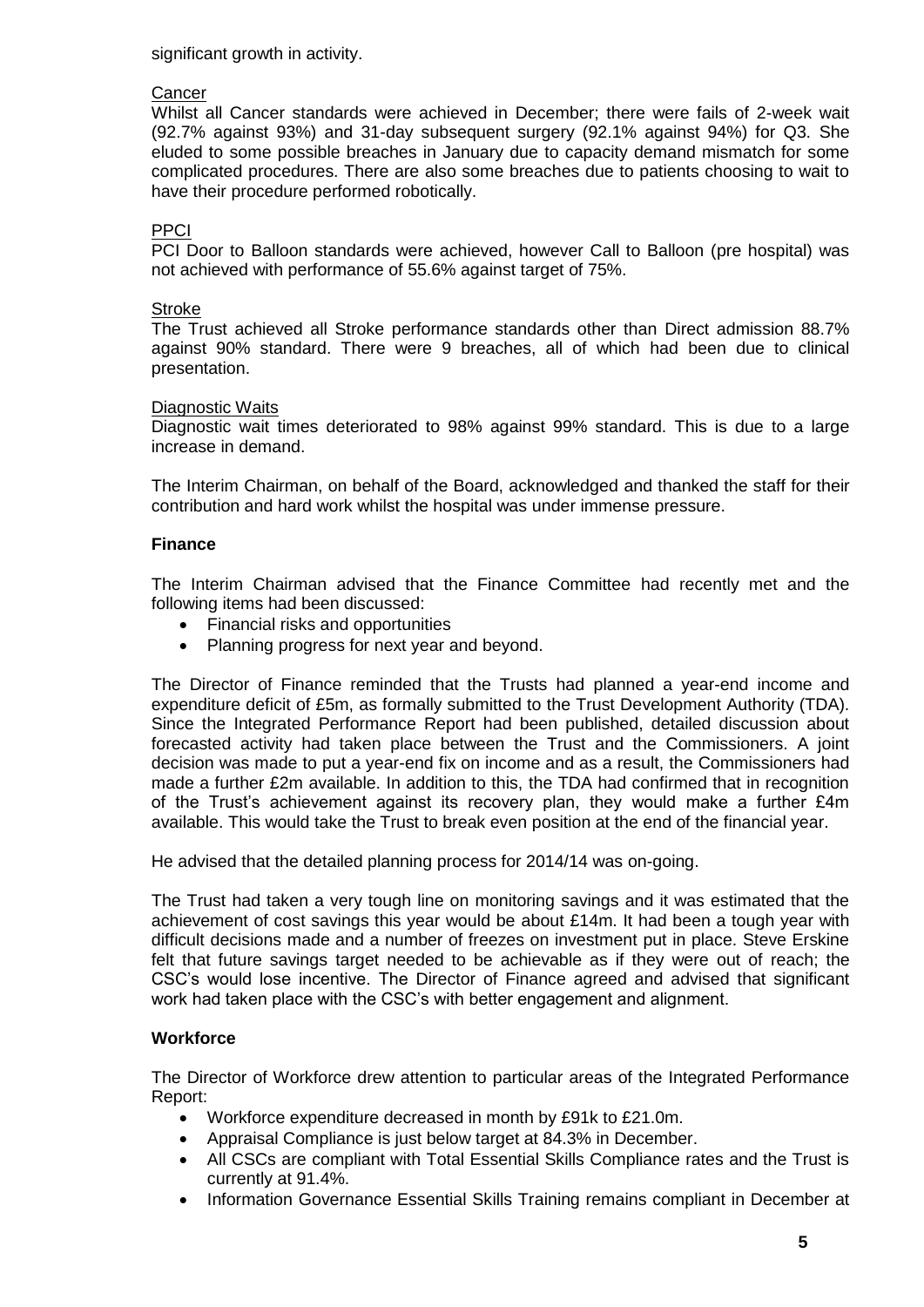95%.

- In-month sickness absence rate remained at 3.6% in November.
- 59.5% of all front line staff have received the flu vaccine, compared with 46.4% at the end of last year's campaign.
- PHT Scored 94.6% in the NICE Health and Wellbeing Audit, compared to 67.2% nationally.
- National Staff Survey 3750 staff had responded, 57% response rate. The results are not yet available

He advised that he was concerned at the health and safety, in particular RIDDOR incidents. There had already been 12 this year. The Trust was now treating each incident in the same way as a SUI.

A quarterly Friends and Family Test for staff would be introduced from April; it is likely that this will replace the existing quarterly Pulse Survey.

# **09/14 Quarterly Quality Report**

The Director of Nursing presented the report to the Board and was pleased to note that on the whole, good progress had been made. There were similar themes throughout the report as previously discussed. Performance against the majority of targets was on track, with the exception of High Impact Innovation - Discharge summaries (EDS) where some issues had occurred. The Medical Director explained that the electronic discharge summary form had been redesigned and was due to go live in the next week. Paper summaries would be removed to ensure compliance with the electronic system.

In terms of Governance compliance, there had been some hot spot areas within the Medicine CSC. This was partly due to significant nursing vacancies within the CSC. Nurses were moved around the organisation to support those areas in need. A further recruitment campaign was on-going in Portugal, with plans for new nurses to be in place during February. The majority of those would be placed within the Medicine CSC to address vacancies there.

The Medical Director drew attention to the Clinical Effectiveness section of the report:

- HSMR position continued to improve
- SHMI remained unchanged
- Intensive Care National Audit exceptional outcomes with results being much better than national average in all areas.
- Trauma Audit and Research Network (TARN) there had been deterioration in the data submitted to the national audit. An action plan had been put in place and an improvement had now been seen.
- Patient Reported Outcome Measures (PROMs) the Trust continues to perform above the national average in all measures.

# **10/14 Self Certification**

The Director of Corporate Affairs reminded that the Executive Directors had discussed and agreed the responses prior to submission to the Trust Board.

Board statement 10 – four areas of non-compliance remained. After detailed discussion, it was agreed that action dates should be as follows:

- Cancer 31 December
- Friends and Family 31 January
- $\bullet$  ED 28 February
- $\bullet$  RTT 31 March

Board statement 11 – despite compliance with Information Governance training, the performance needed to be sustained. It was agreed to keep this as a risk on the Self Certification.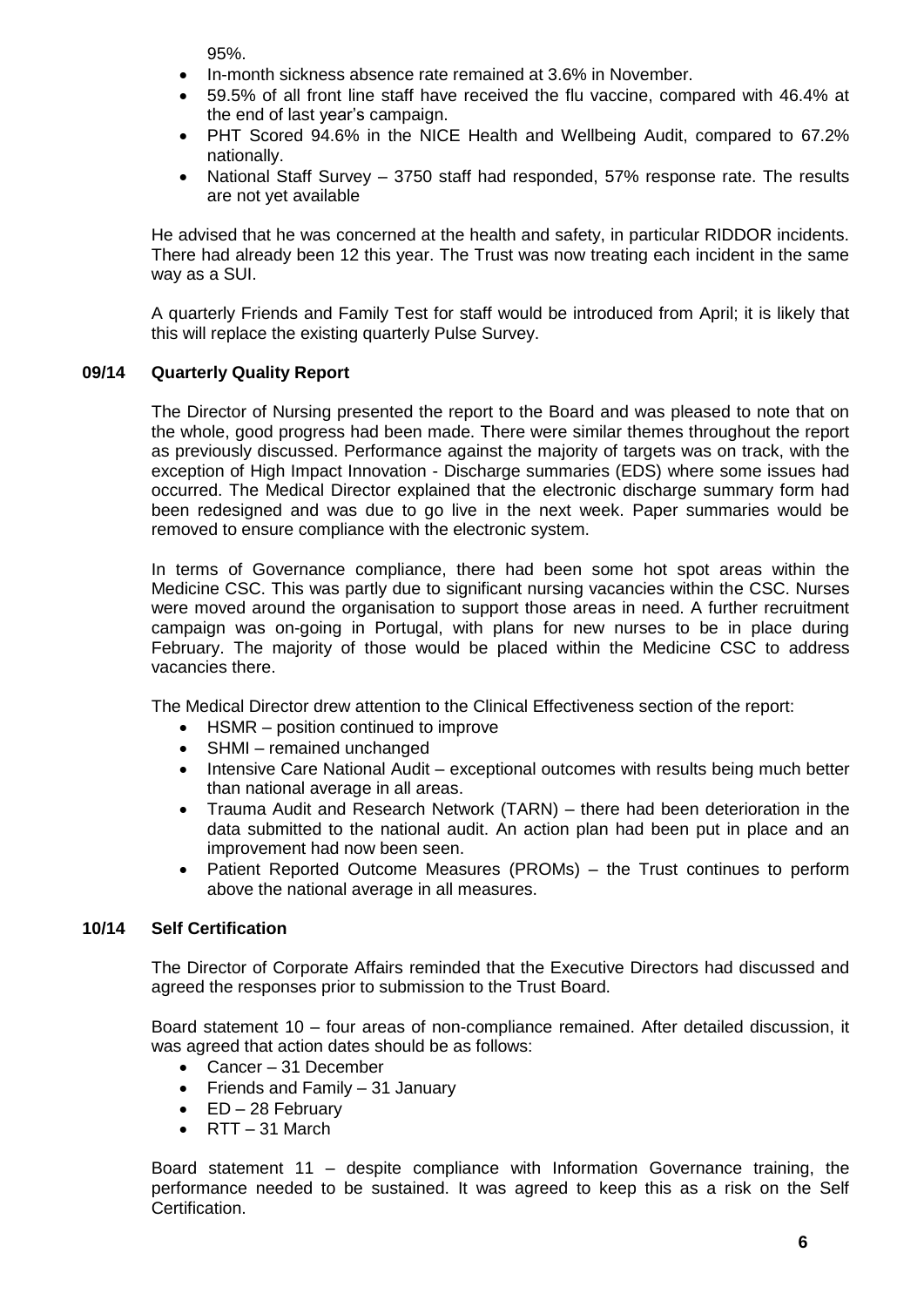Board statement 14 – it was agreed to keep this as a risk for the rest of the financial year whilst new substantive appointments were embedded in the organisation.

The Board approved submission of the self certification to the TDA, subject to the rewording of the response to Board statement 10.

# **11/14 Outline Annual Business Plan**

The Director of Finance introduced the Outline Annual Business Plan which was split into two parts:

- Strategic Context
- Financial Plan

He drew attention to key elements within the plan and reminded that this plan would be implemented systematically ensuring alignment with Commissioners.

The Board supported the approach set out in the plan.

#### **12/14 Ward Based Staffing**

The Director of Nursing apologised that the appendix referenced within the report had not been included and agreed to circulate to the Board. **Action: Director of Nursing**

The Deputy Director of Nursing drew attention to the findings following the ward based staffing review which was undertaken in August 2013 and the recent publication of guidance from NHS England around safe staffing levels. She detailed how the Trust was performing against the 10 recommendations that were set out in the guidance.

The Board recognised the potential problems but was reassured by the information detailed in the report.

Liz Conway was concerned that whilst the hospital was under immense pressure, and with staff sickness and vacancies, it would put extra pressure on Health Care Support Workers to take on additional responsibility. The Director of Nursing advised that this had not been raised as an issue but committed to finding out. **Action: Director of Nursing**

# **13/14 PHT Nursing , Midwife & AHP Led Research**

Greta Westwood was in attendance for this item and provided an overview of the Nursing, Midwife & AHP Research Strategy. She detailed the developments of the clinical academic workforce and asked that the Board endorse this strategy to become part of the Trust's Research and Development Strategy.

The Board endorsed the Nursing, Midwife & AHP Research Strategy.

#### **14/14 Assurance Framework**

Liz Conway drew attention to the five top risks, two risks with an increased score and one risk with a decreased score.

Steve Erskine referred to risk 1.10 and asked whether a Programme Manager had yet been appointed. The Director of Finance confirmed that one had been appointed.

#### **15/14 Business Conduct Standards**

The Director of Corporate Affairs reminded that at the last meeting, the Board had ratified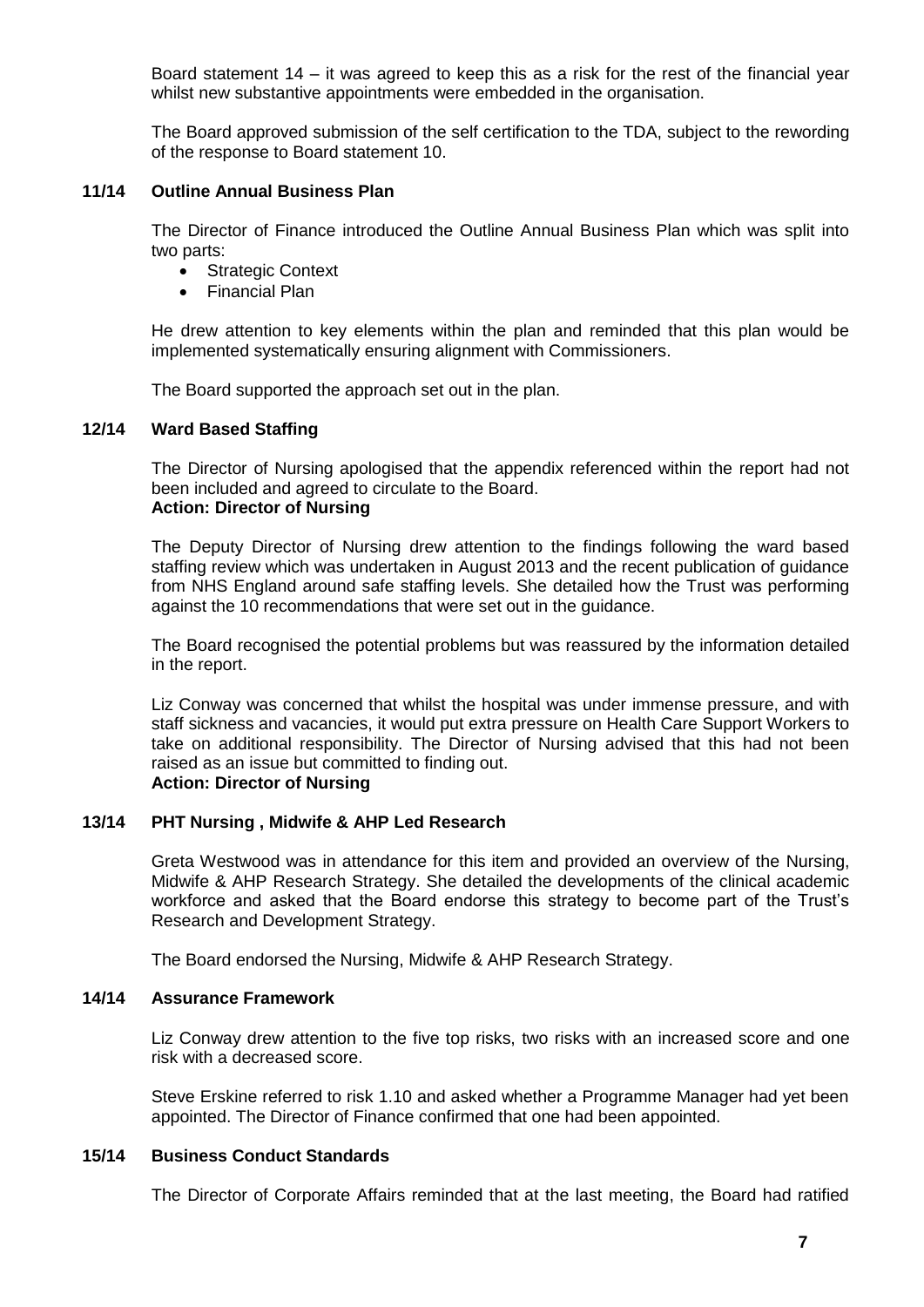the Code of Conduct for Board members. He advised that this was the updated Code of Conduct for all staff members and sought the Boards ratification before displaying the policy on the Trust Intranet.

Steve Erskine referred to the Trust values and felt that they were not explicitly detailed in these standards. The Director of Corporate Affairs advised that these were well known by staff and signed up to by each staff member at the start of their employment.

The Board ratified the Business Conduct Standards

# **16/14 Audit Committee Terms of Reference**

The Director of Corporate Affairs advised that the Terms of Reference had been reviewed and ratified by the Audit Committee. It now required formal ratification by the Trust Board.

The Board ratified the Terms of Reference.

# **17/14 Equality & Diversity Annual Report**

The Director of Workforce presented the Equality & Diversity Annual Report. He drew attention to one area of concern within the report:

• The Trust has a higher than average score for the percentage of staff reporting that they had experience bullying or harassment from colleagues.

He drew attention to the new Equality Delivery System which would report into the Governance and Quality Committee.

# **18/14 Company Seal**

The Board noted this report.

#### **19/14 Charitable Funds Update**

The Board noted this report.

The Director of Corporate Affairs reminded that the future of the Da Vinci Robot at the Trust was dependant on generous charitable donations. Whilst there was enough money to fund the current annual fee for the Robot, it was imperative that fundraising continued.

The Director of Nursing made reference to the charitable funds which had been allocated to each ward to spend on essential items and was pleased to report that it had been very well received.

#### **20/14 Non Executive Directors' Report**

Steve Erskine advised that the Trust's Internal Auditors had changed ownership from Deloitte to Mazars. This would have no impact on the service provided to the Trust.

#### **21/14 Annual Workplan**

The Board noted the workplan.

#### **22/14 Record of Attendance**

The record of attendance was noted by the Board.

#### **23/14 Opportunity for the Public to ask questions relating to today's Board meeting**

Sue Mullan from 38 Degrees made reference to a previous Board meeting when a